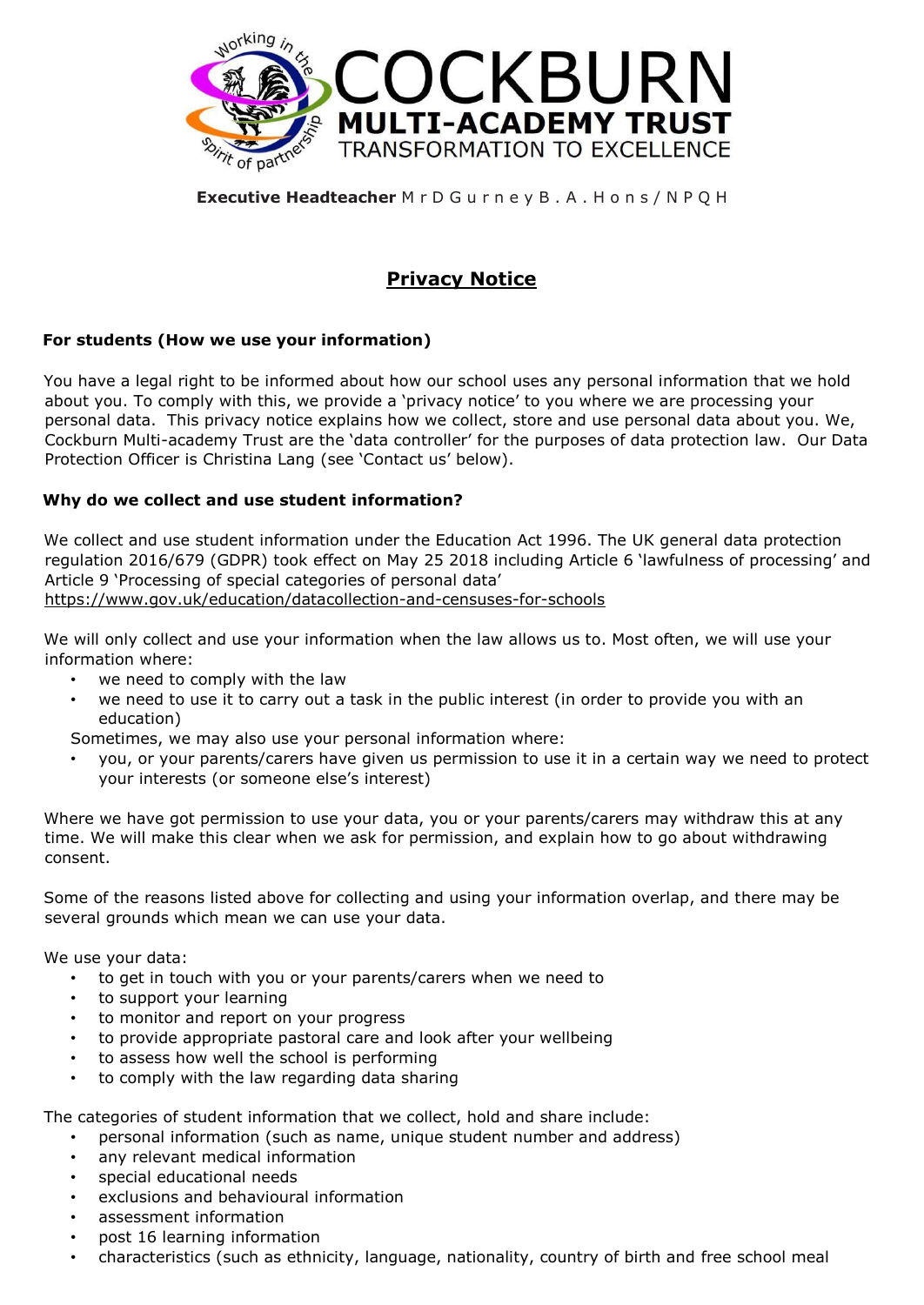eligibility)

- attendance information (such as sessions attended, number of absences and absence reasons)
- photographs
- CCTV images
- Fingerprint (for the cashless catering system)

## **Collecting student information**

Whilst the majority of student information you provide to us is mandatory, some of it is provided to us on a voluntary basis. In order to comply with the General Data Protection Regulation, we will inform you whether you are required to provide certain information to us or if you have a choice in this.

#### **Storing student data**

We keep your information whilst you are a student at our school. We hold your data until you reach 25 years of age.

### **Who do we share student information with?**

We do not share personal information about you with anyone outside the school without permission from you or your parents/carers, unless the law and our policies allow us to do so, where it is legally required, or necessary for another reason allowed under data protection law, we may share personal information about you with:

- our local authority to meet our legal duties to share certain information with it, such as concerns about students' safety and exclusions
- the Department for Education (a government department)
- your family and representatives
- other educators and examining bodies
- our regulator (e.g. Ofsted)
- suppliers and service providers so that they can provide the services we have contracted them for
- our auditors
- survey and research organisations
- health and social care authorities
- school nurse
- security organisations
- health and social welfare organisations
- professional advisers and consultants
- charities and voluntary organisations
- police forces, courts, tribunals and immigration

#### **Why we share student information**

We do not share information about you with anyone without consent unless the law and our policies allow us to do so.

We share your data with the Department for Education (DfE) on a statutory basis. This data sharing underpins school funding and educational attainment policy and monitoring.

We are required to share information about you with the (DfE) under regulation 5 of The Education (Information About Individual Students) (England) Regulations 2013.

#### **Youth support services**

# **What is different about students aged 13+?**

Once you reach the age of 13, we also pass your information to our local authority and / or provider of youth support services as they have responsibilities in relation to the education or training of 13-19 year olds under section 507B of the Education Act 1996.

This enables them to provide services as follows: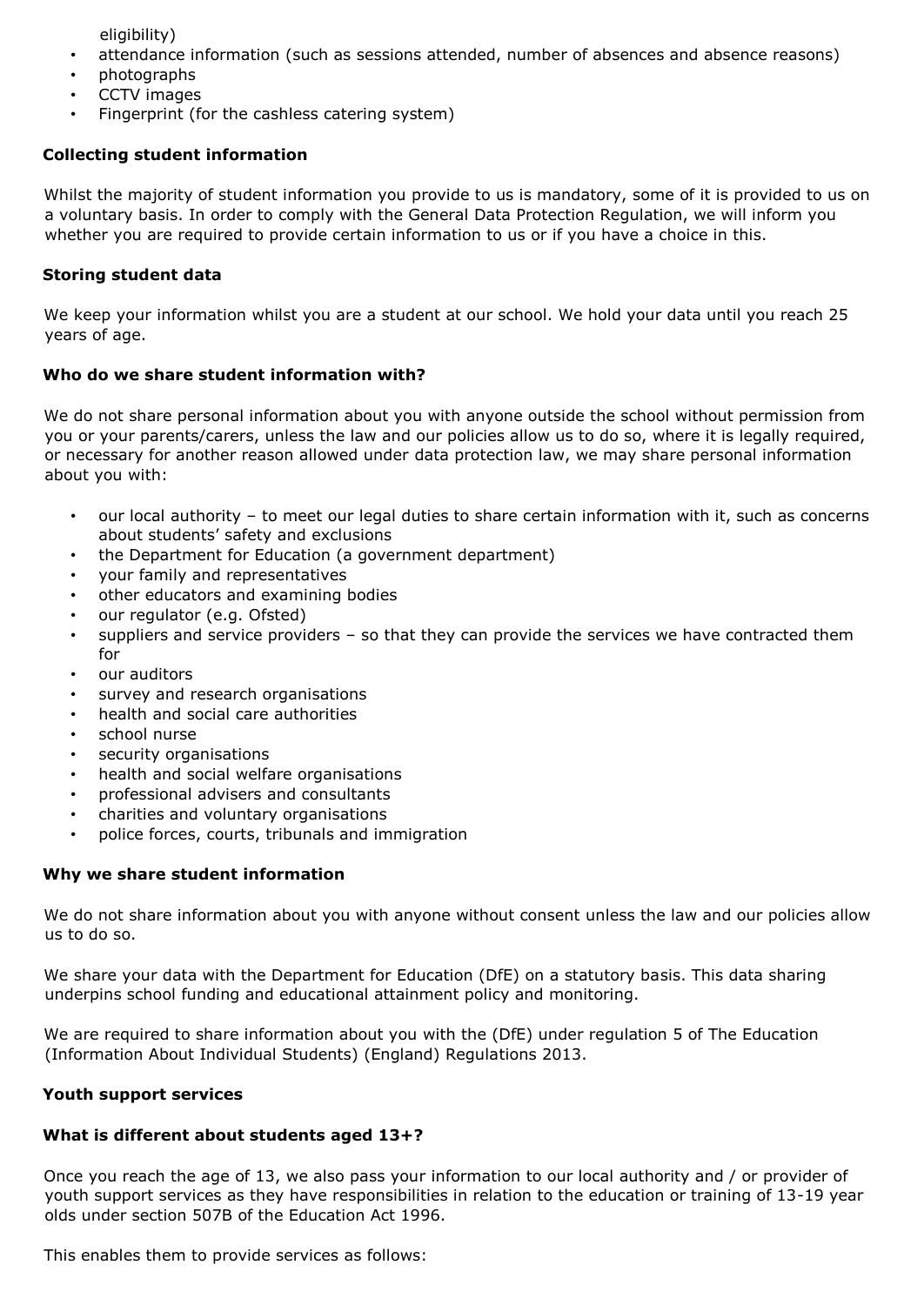- youth support services
- careers advisers

A parent/carer can request that only their child's name, address and date of birth is passed to their local authority or provider of youth support services by informing us. This right is transferred to the student once he/she reaches the age 16.

#### **Our students aged 16+**

We will also share certain information about students aged 16+ with our local authority and / or provider of youth support services as they have responsibilities in relation to the education or training of 13-19 year olds under section 507B of the Education Act 1996.

This enables them to provide services as follows:

- post-16 education and training providers
- youth support services  $\Box$  careers advisers

For more information about services for young people, please visit our local authority website.

### **The National Student Database (NPD)**

The NPD is owned and managed by the Department for Education and contains information about students in schools in England. It provides invaluable evidence on educational performance to inform independent research, as well as studies commissioned by the Department. It is held in electronic format for statistical purposes. This information is securely collected from a range of sources including schools, local authorities and awarding bodies.

We are required by law, to provide information about our students to the DfE as part of statutory data collections such as the school census and early years' census. Some of this information is then stored in the NPD. The law that allows this is the Education (Information About Individual Students) (England) Regulations 2013.

To find out more about the student information we share with the department, for the purpose of data collections, go to [https://www.gov.uk/education/data-collection-and-censuses-for-schools.](https://www.gov.uk/education/data-collection-and-censuses-for-schools) 

To find out more about the NPD, go to [https://www.gov.uk/government/publications/national](https://www.gov.uk/government/publications/national-pupil-database-user-guide-and-supporting-information)[studentdatabase-user-guide-and-supporting-information.](https://www.gov.uk/government/publications/national-pupil-database-user-guide-and-supporting-information) 

The department may share information about our students from the NPD with third parties who promote the education or well-being of children in England by:

- conducting research or analysis
- producing statistics
- providing information, advice or guidance

The Department has robust processes in place to ensure the confidentiality of our data is maintained and there are stringent controls in place regarding access and use of the data. Decisions on whether DfE releases data to third parties are subject to a strict approval process and based on a detailed assessment of:

- who is requesting the data
- the purpose for which it is required
- the level and sensitivity of data requested: and
- the arrangements in place to store and handle the data

To be granted access to student information, organisations must comply with strict terms and conditions covering the confidentiality and handling of the data, security arrangements and retention and use of the data.

For more information about the department's data sharing process, please visit: <https://www.gov.uk/data-protection-how-we-collect-and-share-research-data>

For information about which organisations the department has provided student information, (and for which project), please visit the following website[:](https://www.gov.uk/government/publications/national-pupil-database-requests-received)

[https://www.gov.uk/government/publications/nationalstudent-database-requests-received](https://www.gov.uk/government/publications/national-pupil-database-requests-received)